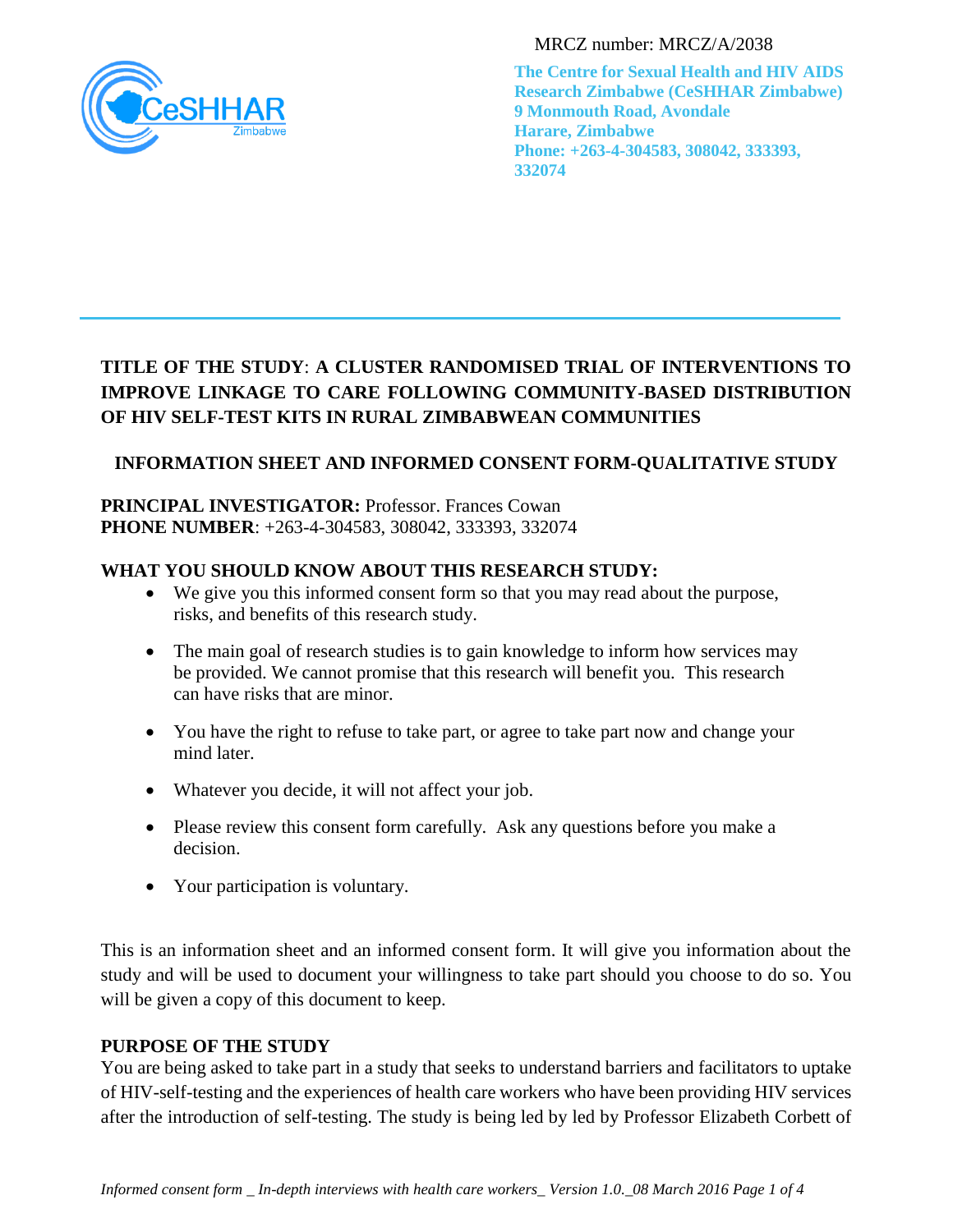#### MRCZ number: MRCZ/A/2038

London School of Hygiene and Tropical Medicine. Within Zimbabwe, the Principal Investigator is Professor Frances Cowan who works with the Centre for Sexual Health and HIV/AIDS Research (CeSHHAR) Zimbabwe in partnership with Ministry of Health and Child Care (MOHCC) and Population Services International Zimbabwe (PSI/Z).

# **IMPORTANCE OF THE STUDY**

CeSHHAR Zimbabwe is conducting research on the acceptability and feasibility of HIV self-testing in Zimbabwe. As part of this research community health workers have been distributing HIV self-test kits in districts that you serve as part of your work in HIV services. Some of the aims of the study are to 1) make recommendations on the best methods for providing HIV self-test services in Zimbabwe, and 2) make recommendations on the best methods for ensuring that people who opt to self-test are well supported to access HIV treatment and care or prevention services after self-testing. In order to make these recommendations it is important that we have discussions with health care workers who have been providing HIV services in the context of HIV self-testing. Your experience in providing services to people who have tested themselves for HIV and your views on barriers and facilitators to HIV self-testing will provide useful insight into the best methods for providing HIV self-testing services. All this is important in order to increase the number of people who know their HIV status and who receive appropriate HIV prevention, treatment and care services.

# **STUDY PROCEDURES AND DURATION**

We are inviting health care workers who work in communities where self-testing was introduced to participate in this research. Health workers who meet the following criteria will be asked to participate in this small study:

- 1) Working for either PSI Zimbabwe or Ministry of Health and Child Care in districts where HIV self-testing has been introduced
- 2) Willing and able to provide written informed consent

You have been invited to participate in this study because you meet the conditions mentioned above. If you are willing to participate, you will be asked to take part in a one-on-one in-depth interview with a member of the study team. During the interview you will be asked questions about your views on HIV self-testing; your experience of providing HIV services after the introduction of self-testing; barriers and facilitators to self-testing and your recommendations for a good self-testing program. The discussion will be conducted in private in a closed room at a convenient location. The discussion will take between 45 minutes to one hour. During the discussion, we will write down the information that you give us. However, it is very important that we record what you say accurately so that your views are not misrepresented. As it is often difficult to keep pace with writing down what is said in a discussion, we will also record the conversation using a tape recorder. The recording will not be labeled with your name but only with a study identity number that will be assigned to you. Your participation in the study will end on the same day that you do the interview.

# **RISKS AND DISCOMFORTS**

The risks of participating in this study are minimal. It is possible that you may feel uncomfortable with some of the questions we will ask you. You can choose to skip questions or to stop participating in the interview if you feel uncomfortable.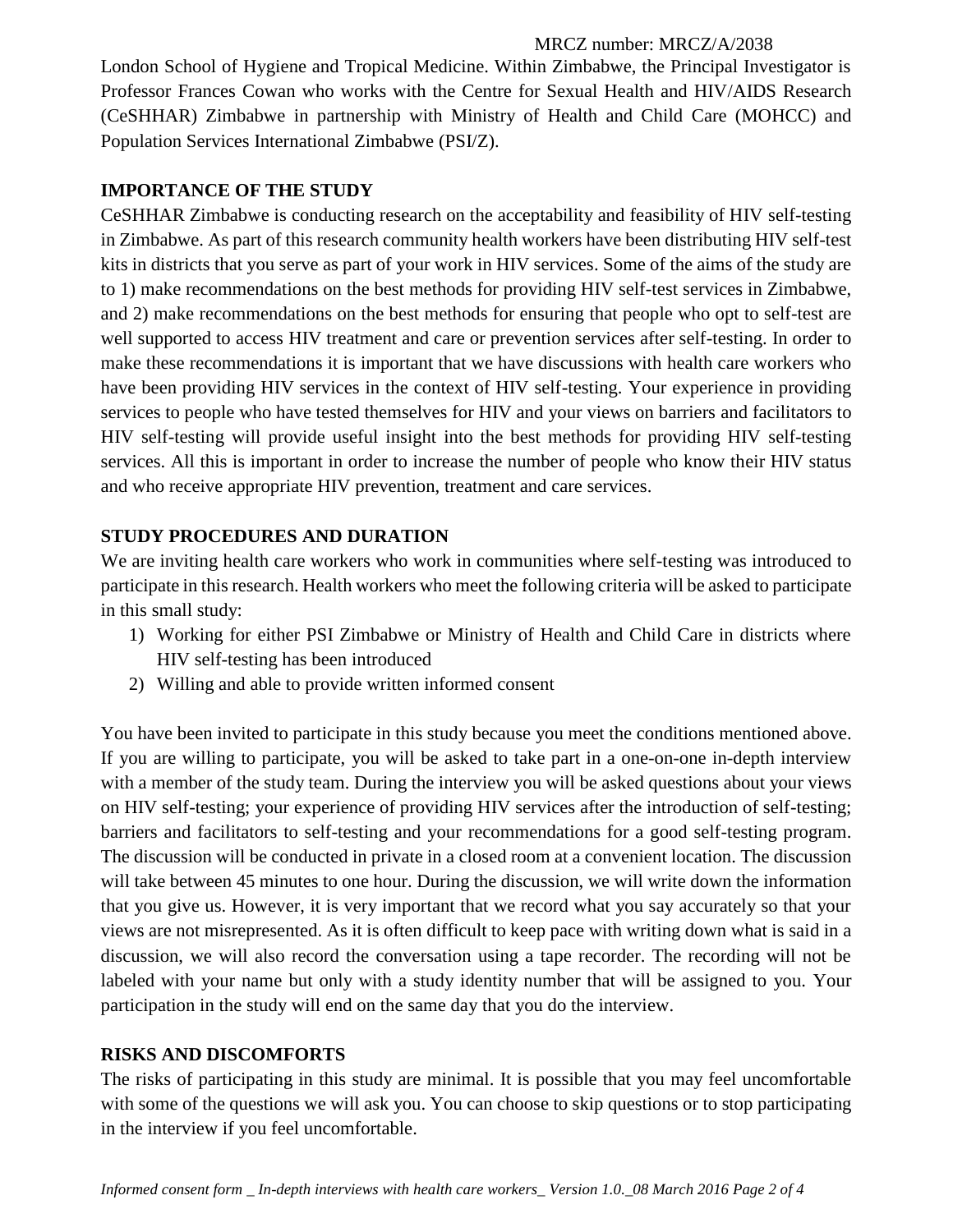#### **BENEFITS AND/OR COMPENSATION**

There are no direct benefits to you for participating in this study. We are hoping that findings from this study will be used to design the best methods for the provision of HIV self-testing services and for improving linkage to post-test services in Zimbabwe. However, since participating in this study will take you away from your home and work, we will offer you \$5 as a token of our appreciation for your having taken the time to take part in this study.

#### **COSTS TO YOU**

There will be no additional costs to you except those related to the time taken while having a discussion with study staff.

#### **CONFIDENTIALITY**

Your personal details will not appear on the recording of the discussion or on any study-related documents. You will be assigned a study participant identity number which will be used to identify the tape that has your voice. All study records and audio recordings will be kept in a secure room in locked filing cabinets, and separate from any information that identifies you personally (such as this consent form), with access limited to study personnel. Interview audio recordings will be downloaded onto password protected computers at CeSHHAR offices and the original file will be deleted from the audio recorder. Your name will not be used in any reports or publications that may arise from this study.

Your details may be released to authorized individuals if required by the law. Information may also be given to regulatory authorities should they wish to see it for their regulatory duties. The bodies regulating this study are the Medical Research Council of Zimbabwe, London School of Hygiene and Tropical Medicine, and the University College London Ethics Committee.

# **VOLUNTARY PARTICIPATION**

We hope that you will agree to take part in this study. However, you do not have to take part in this study if you do not want to. If you decide that you do not want to participate in this study, that decision will not affect your job or daily life in any way. If you decide that you want to take part now but then change your mind later, you may withdraw from the study at any time without having to give a reason.

# **OFFER TO ANSWER QUESTIONS**

Before you sign this form, please ask any questions on any aspect of this study that may be unclear to you. You may take as much time as necessary to think it over. For any other questions that you may have about this study now or in the future, please contact the Study Coordinator,

Dr. Euphemia Sibanda on the following numbers: Cell: 0782743948, Landline: +263-4-304583, 308042, 333393, 332074.